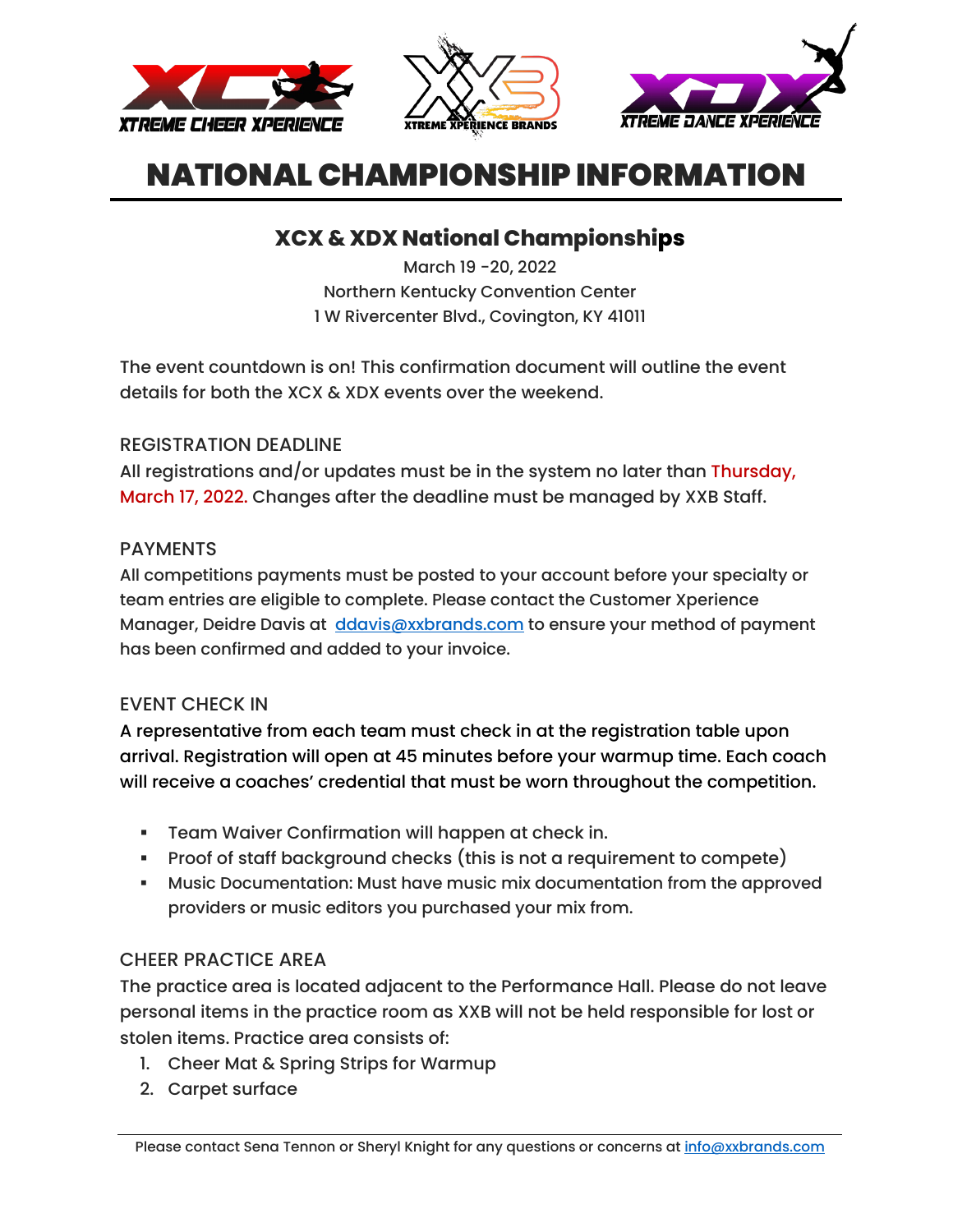





\*\* Note: Security Check-In will be enforced. \*\*

Listed below is the warm-up block, keep mind your athletes may practice and perform without masks however if it is your protocol to perform with them there is no judging penalty as you honor your safety protocols.

- 5 minute stretching zone
- 5 minute stunt floor
- 5 minute tumble strip
- 5 minute floor

### CHEER PERFORMANCE AREA

All teams and individuals competing at the XCX National Championships perform on a 42' deep x 54' Spring floor for cheer performances. Only soft soled tennis shoes will be allowed on the performance surface. It is important your choreography does not exceed the measurements, because penalty points will be accessed for going outside of the performance area. The judges will score only what occurs within the boundaries.

### DANCE PRACTICE AREA

All teams and individuals will have a warmup space that will be available 45 minutes prior to your performance time to warm up, stretch and conduct a routine review prior to performing.

### DANCE PERFORMANCE AREA

All teams and individuals competing at the XDX National Championships perform on a 42' deep x 42' Marley floor. Only soft soled tennis, jazz shoes or hip-hop shoes will be allowed on the performance surface. It is important your choreography does not exceed the measurements, because penalty points will be accessed for going outside of the performance area. The judges will score only what occurs within the boundaries.

### PERFORMANCE MUSIC

All teams must supply their music on CD or iPod / Mp3 player. We recommend MP3 music players in digital format. You will be able to plug your iPod / MP3 player in directly to the sound system to play your routine music. If utilizing digital music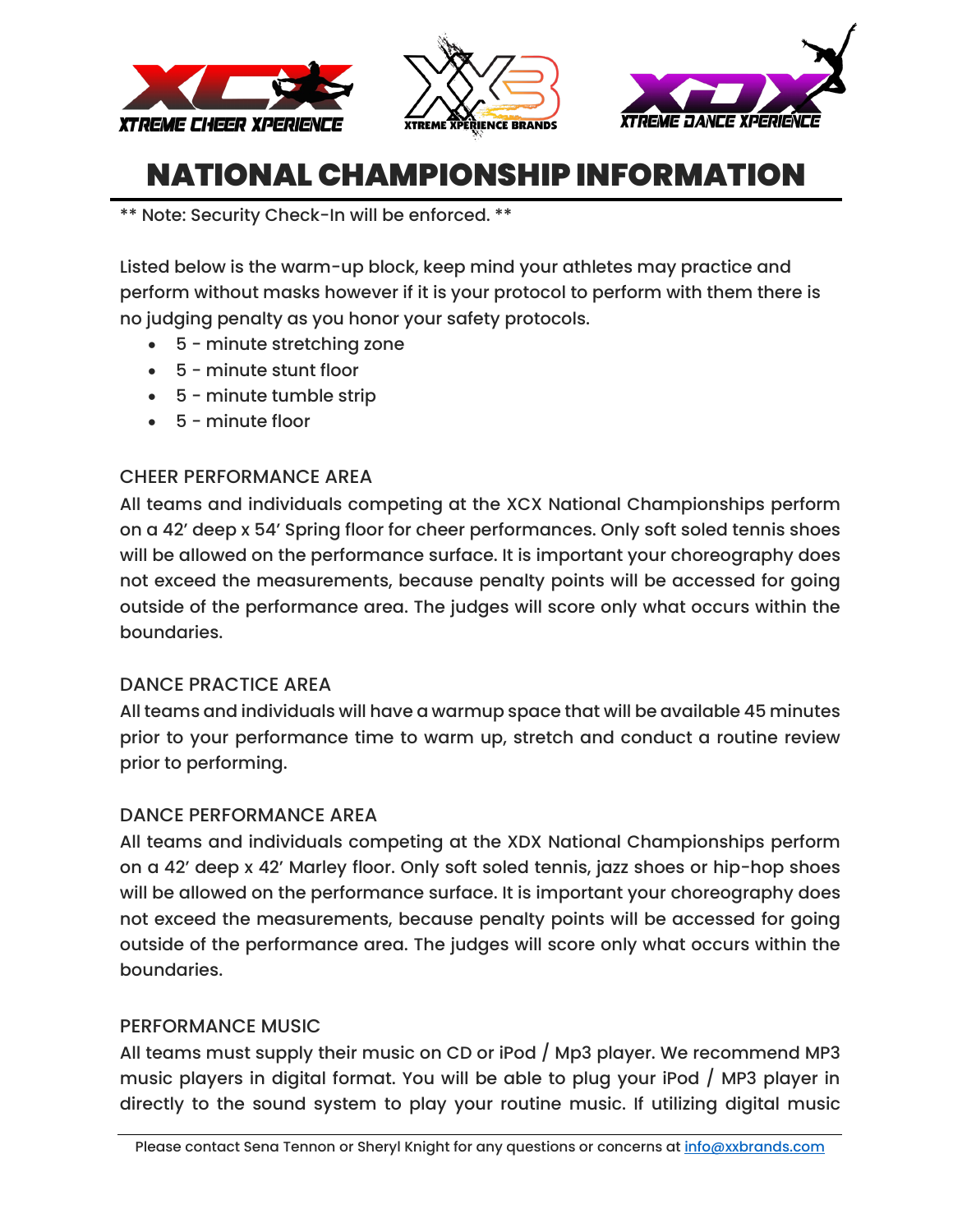





player, XXB Cheer and Dance National Championships will provide the necessary cables. Be sure to follow these steps below prior to your performance:

- Set up a playlist for each routine
- Turn OFF any equalizer, sound check and/or volume limit
- Turn your volume up to 100%
- If using a phone, make sure it is in airplane mode to avoid incoming calls during performance

### PERFORMANCE ORDER

The Performance Order will be posted in the registration portal however we do anticipate changes and alerts will be sent to all coaches prior to the Championships. It's imperative your team roster has been entered in the system. This assists our auto scheduling system with detected crossovers and provides your programs with adequate time for costume changes if needed.

### REG CHAMP APP

For easier access on event happenings, scores, important documents, and performance orders, download the Reg Champ App in both the Apple and Google Stores. Your web login information will double for your app log information.



## eCheer: TV LIVE STREAMING

XXB will live stream the championships throughout the weekend. eCheer: TV is free however to keep the service free a donation of any amount is appreciated. Please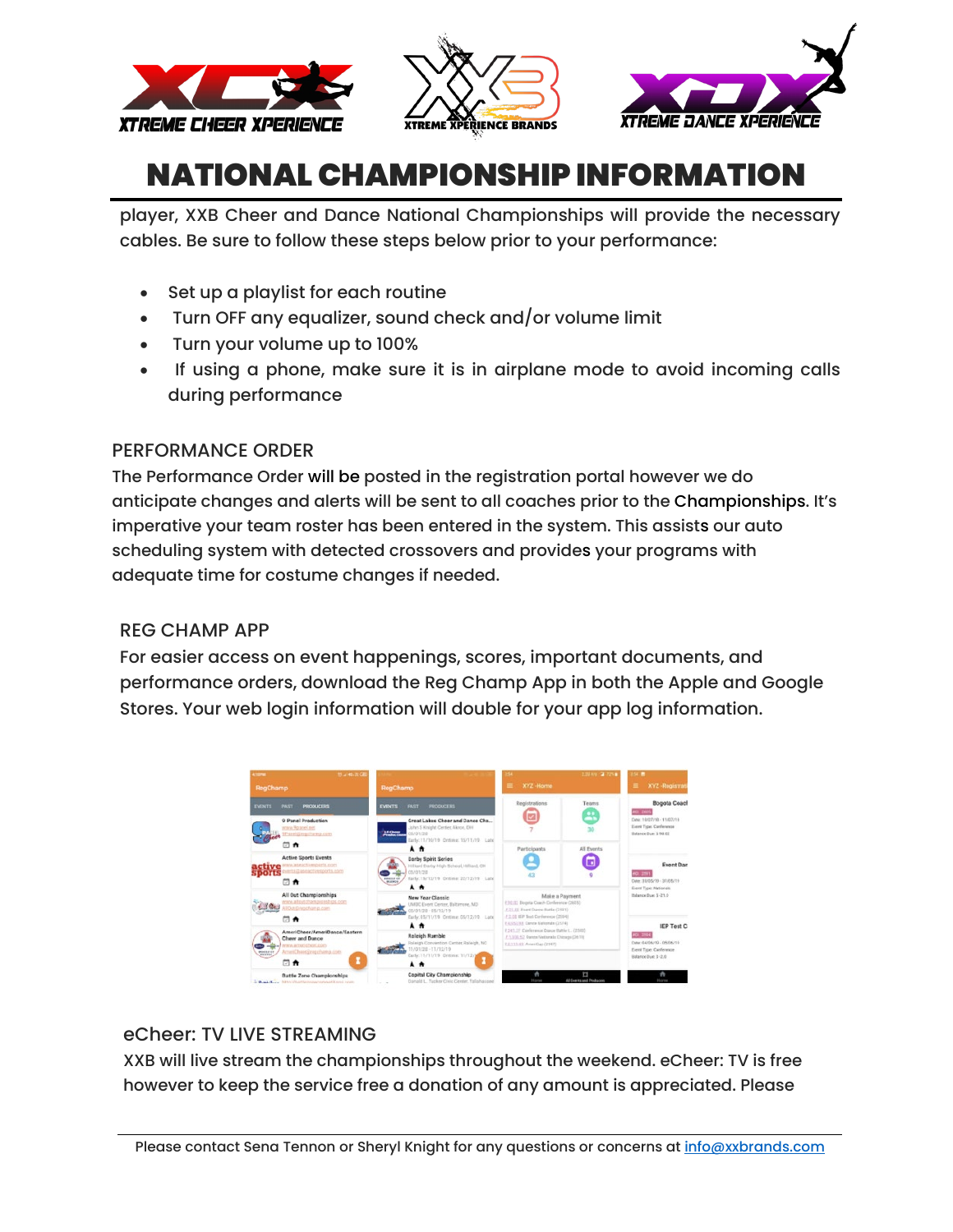





share the link:<https://www.echeer.tv/xtreme-xperience> and look for our channel "Xtreme Xperience Channel".

# SCORE (EVALUATION) SHEETS DISTRIBUTION

Scoresheets will be emailed to the coach or director's email connected with your registration account. Scores will be published after each division is completed. Final Score Breakdown sheets will be available in your portal and can be found under the "Docs, Reports & Results" tab. Note: This is a two-day event with score weightings of 25% on Day 1 and 75% on Day 2. All Prep, Novice and Exhibition teams will compete on Day 1 and the award ceremony will happen on the same day.

## EVENT ADMISSIONS REMINDER – ENTRANCE IN FRONT OF HALL

Admission will be charged at this event. For your convenience, admission tickets must be purchased in advance of the event. We encourage you to share this link with your parents and fans. All tickets sales must be completed online even the day of the event. Here is the URL to share with your parents, friends, and family: <https://xtremexperiencebrands.ticketspice.com/xxb-cheer-and-dance-national-championships>

Your QR Code will be scanned, and photo will be taken at registration to verify the purchase." We understand some parents may have to bring small children and this will be acceptable. THERE ARE NO CASH SALES AT THE EVENT.

Admissions Pricing One Day Pass \$20 Adults / Students \$15 Military / Seniors \$0 Children under 5 years of age

Two Day Pass \$30 Adults / Students \$25 Military / Seniors \$0 Children under 5 years of age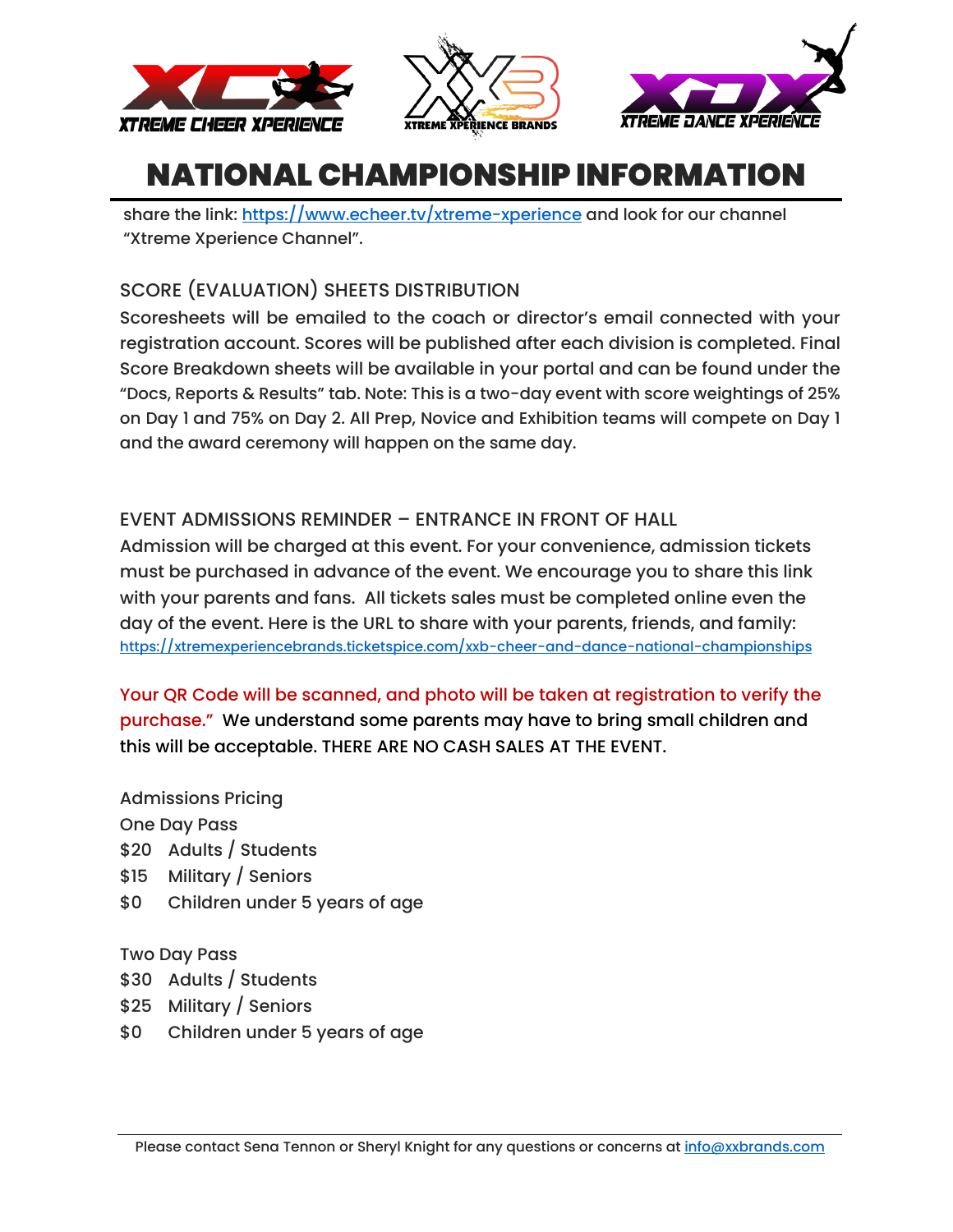





### FACILITY ACCESS

Doors open 45 minutes prior to the start of the competition. Practice Room access is available for athletes and coaches only for warmups and practice. Athletes should not leave any items in the practice facility, there is no guarantee the XXB staff will find your items should they turn up lost or stolen. Practice location will be provided in the final email. Below is a map of the performance facility.





Dance Changing Room Space | Coaches Room

Costume Changing and Coaches Rooms are available on the 2<sup>nd</sup> level as shown on the diagram. Staff will be available to escort you to the prestaging | warmup facility should you need assistance.

## OPEN CHAMPIONSHIP SERIES BIDS

Two All Star Worlds PAID Bids and Six At Large Bids will be awarded for XCX & XDX. The Open Championship Series will have a bid reveal the Tuesday after the event on their social media platforms at 730 PM EST.

## NATIONAL RANKINGS

National Rankings for the Open Championship Series will be posted on Wednesday after the event on their social media platforms and website [\(https://openchampionshipseries.com/national-rankings/\)](https://openchampionshipseries.com/national-rankings/) at 830 PM EST.